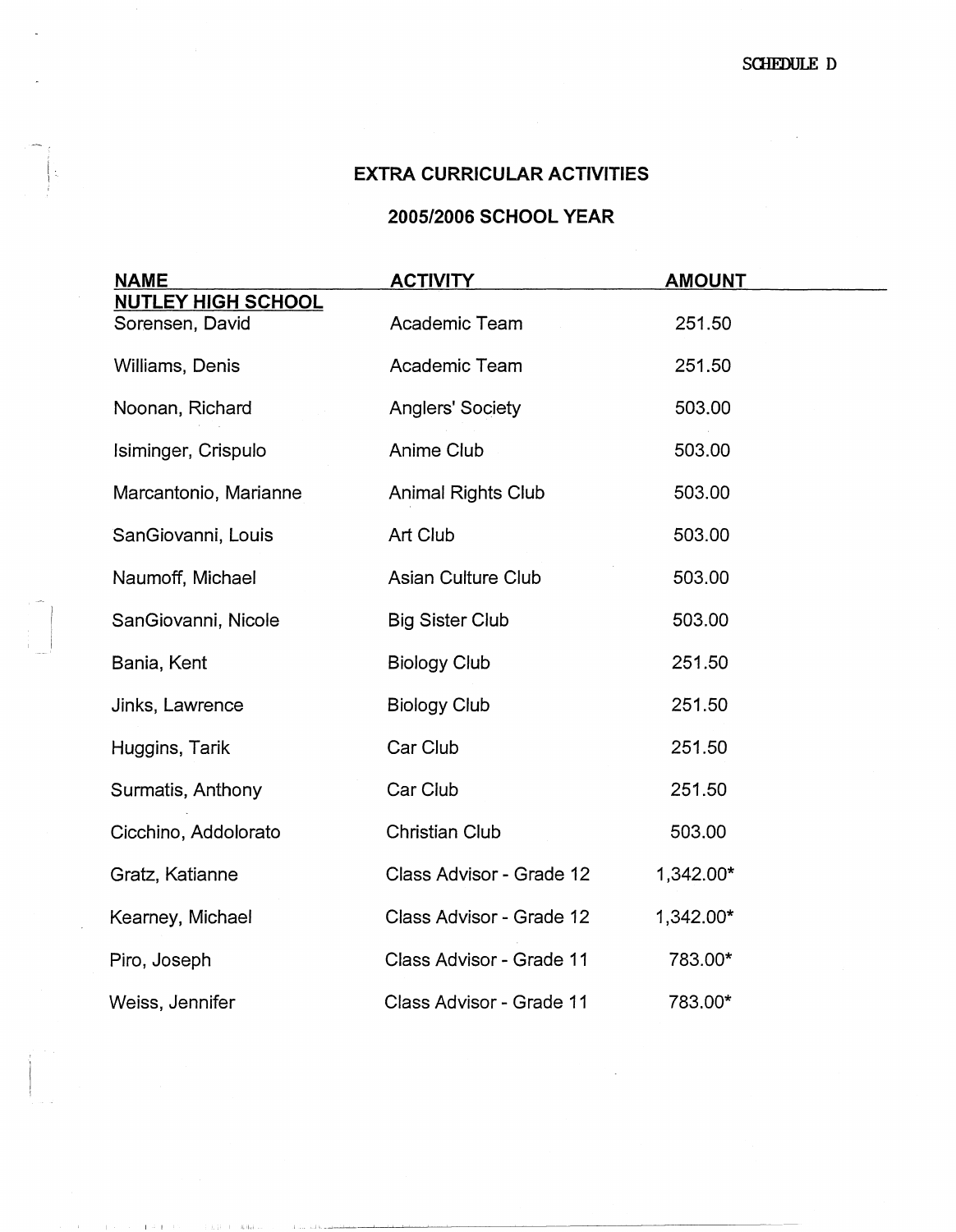| <b>Extra-Curricula Payments</b><br><b>NAME</b> | <b>ACTIVITY</b>              | <b>AMOUNT</b> |  |  |
|------------------------------------------------|------------------------------|---------------|--|--|
| <b>NUTLEY HIGH SCHOOL(CONT'D)</b>              |                              |               |  |  |
| Hardie, Megan                                  | Class Advisor - Grade 10     | 783.00*       |  |  |
| Simko, Joseph                                  | Class Advisor - Grade 10     | 783.00*       |  |  |
| Ferrara, Lori                                  | Class Advisor - Grade 9      | 783.00*       |  |  |
| Mischel, Darren                                | Class Advisor - Grade 9      | 783.00*       |  |  |
| Tagliareni, Joseph                             | C.L.A.W.                     | 503.00        |  |  |
| Williams, Denis                                | Debate Club                  | 503.00        |  |  |
| Williams, Denis                                | Film/Video Club              | 503.00        |  |  |
| Camarda, Patricia                              | French Club                  | 503.00        |  |  |
| Camarda, Patricia                              | French National Honor Soc.   | 503.00        |  |  |
| Rowe, Cheryl                                   | <b>Gay/Straight Alliance</b> | 503.00        |  |  |
| Maher, Mary Anne                               | <b>History Club</b>          | 503.00        |  |  |
| Romaglia, Sharon                               | <b>Human Relations Club</b>  | 503.00        |  |  |
| Bergen, Abigail                                | <b>Interact Club</b>         | 503.00        |  |  |
| Cicchino, Addolorato                           | <b>Italian Club</b>          | 503.00        |  |  |
| Cicchino, Addolorato                           | Italian National Honor Soc.  | 503.00        |  |  |
| Maiello, John                                  | Jazz Band/Jazz Choir         | 503.00        |  |  |
| Hecht, Jenifer                                 | Key Club                     | 391.50*       |  |  |
| Trainor, Patricia                              | <b>Key Club</b>              | 391.50*       |  |  |
| Violante, Ciro                                 | Latin Club                   | 503.00        |  |  |
| Violante, Ciro                                 | Latin Honor Society.         | 503.00        |  |  |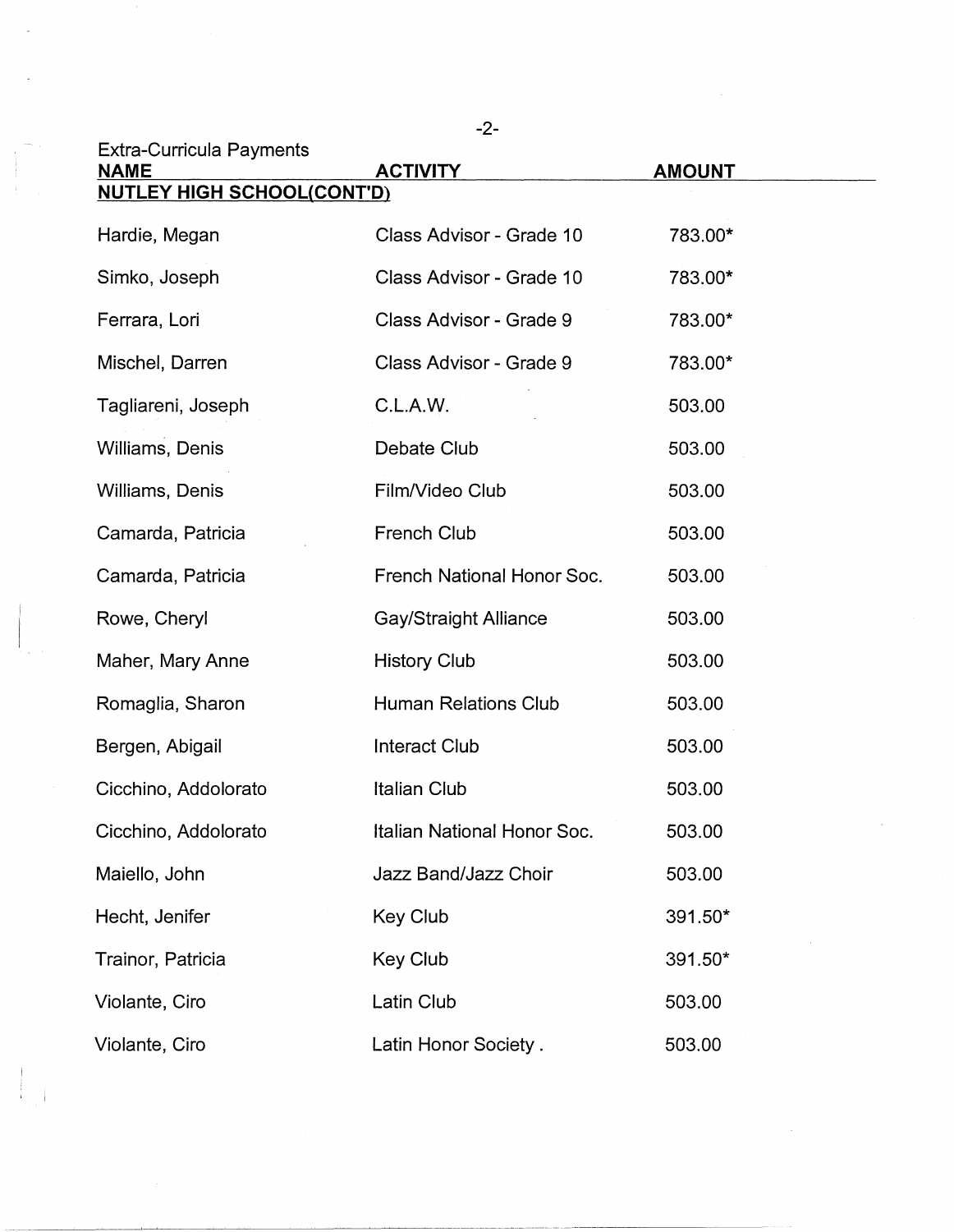| <b>Extra-Curricula Payments</b>                      |                                             |               |
|------------------------------------------------------|---------------------------------------------|---------------|
| <b>NAME</b>                                          | <b>ACTIVITY</b>                             | <b>AMOUNT</b> |
| <b>NUTLEY HIGH SCHOOL(CONT'D)</b><br>Mischel, Darren | <b>Mathematics Club</b>                     | 251.50        |
| Vivinetto, Rosemary                                  | <b>Mathematics Club</b>                     | 251.50        |
| Kelly, James                                         | Media Club                                  | 503.00        |
| Camarda, Patricia                                    | <b>National Honor Society</b>               | 783.00*       |
| Koegel, Richard                                      | <b>National Honor Society</b>               | 783.00*       |
| Cundari, Michael                                     | NHS Chamber Chorale/Madrigals 503.00        |               |
| Hecht, Jenifer                                       | <b>NHS Literary Magazine "New</b><br>Slang" | 503.00        |
| Maiello, John                                        | <b>NHS Percussion Ensemble</b>              | 503.00        |
| Rosati, Christopher                                  | Ping Pong Club                              | 503.00        |
| Knobloch, Jennifer                                   | Poetry Club                                 | 503.00        |
| Bonadonna, Ronald                                    | S.A.D.D.                                    | 251.50        |
| Rossillo, Cheryl                                     | S.A.D.D.                                    | 251.50        |
| Farkas, William                                      | School-to-Career Club                       | 503.00        |
| Kasner, Paula                                        | School-to-Career/Health Helpers             | 503.00        |
| Rossillo, Cheryl                                     | <b>School Benefit Director</b>              | 1,678.00*     |
| Cundari, Michael                                     | <b>School Benefit Asst.Director</b>         | 1,107.00*     |
| SanGiovanni, Nicole                                  | <b>School Benefit Asst.Director</b>         | 1,107.00*     |
| Cundari, Michael                                     | Ski/Snowboarding                            | 251.50        |
| Piro, Joseph                                         | Ski/Snowboarding                            | 251.50        |
| Rhein, Monica                                        | Spanish Club                                | 503.00        |
| Rhein, Monica                                        | Spanish National Honor Soc.                 | 503.00        |

Ŷ,

-3-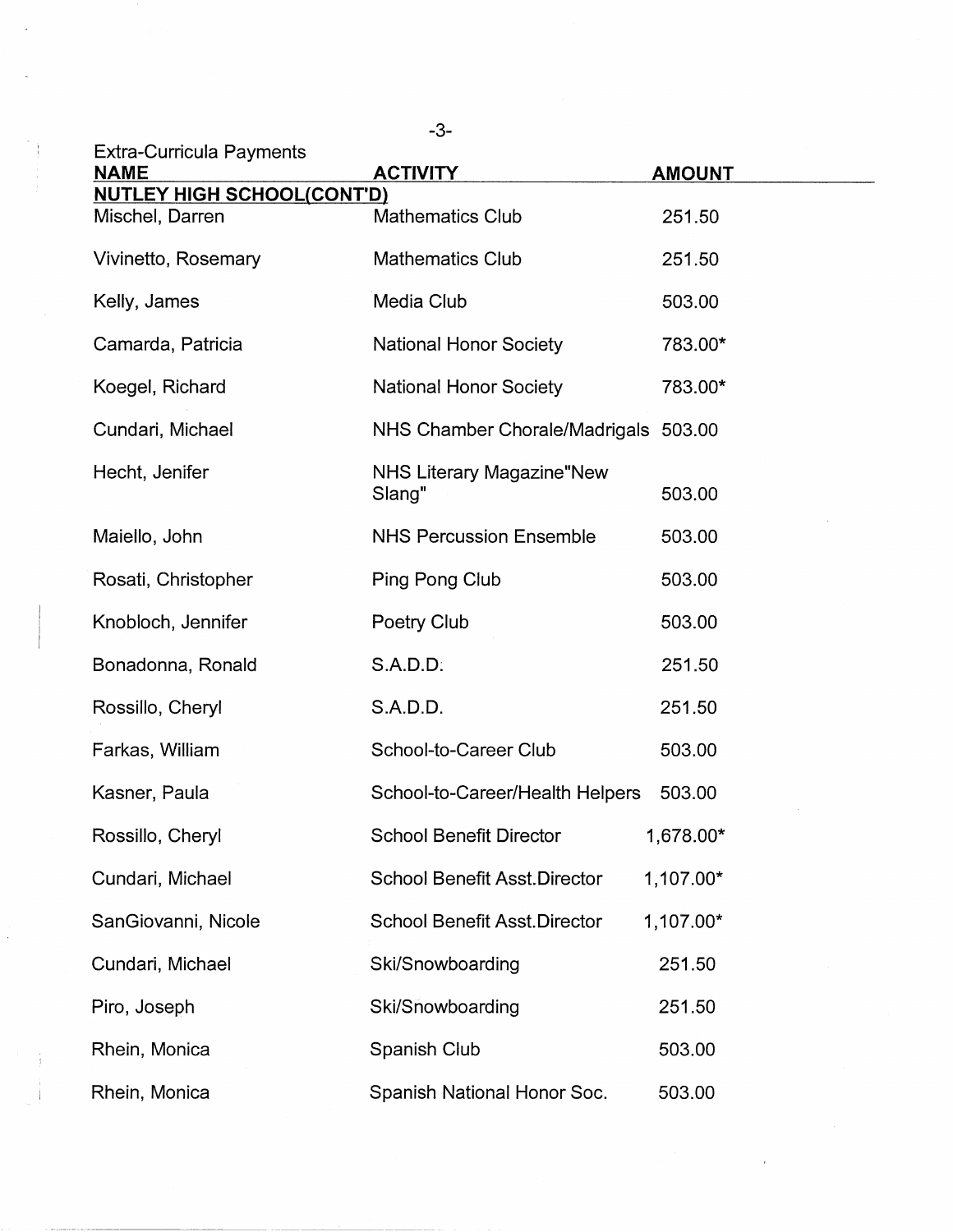|                                                       | $-4-$                                             |               |
|-------------------------------------------------------|---------------------------------------------------|---------------|
| <b>Extra-Curricula Payments</b><br><b>NAME</b>        | <b>ACTIVITY</b>                                   | <b>AMOUNT</b> |
| <b>NUTLEY HIGH SCHOOL(CONT'D)</b><br>Cundari, Michael | <b>Stage Crew</b>                                 | 783.00*       |
| Bania, Kent                                           | <b>Strength &amp; Fitness Club</b>                | 167.67        |
| Noonan, Richard                                       | Strength & Fitness Club                           | 167.67        |
| Puzio, Eric                                           | Strength & Fitness Club                           | 167.67        |
| Ryan, Gerald                                          | <b>Student Council</b>                            | 1,678.00*     |
| Card, Aurilla                                         | <b>Winter Color Guard</b>                         | 251.50        |
| Vitkovsky, John                                       | <b>Winter Color Guard</b>                         | 251.50        |
| Fisher, Linda                                         | Yearbook(Exit)                                    | 1,678.00*     |
| McCrohan, Thomas                                      | Yearbook(Exit)                                    | 1,678.00*     |
| Rosati, Christopher                                   | Young Republicans Club                            | 503.00        |
| Cioffi, Rose                                          | Youth for Age                                     | 503.00        |
| <b>FRANKLIN SCHOOL</b><br>Hill, Hillary               | <b>Animal Planet Club</b>                         | 251.50        |
| Hill, Hillary                                         | Art Club- Grade 7                                 | 503.00        |
| Hill, Hillary                                         | Art League/Video<br>Production Club-Grade 8       | 727.00*       |
| Sasso, Frank                                          | <b>Chess Club</b>                                 | 503.00        |
| McPartland, Dennis                                    | <b>Clarinet Flute &amp; Saxophone</b><br>Ensemble | 503.00        |
| Yacullo, Alison                                       | Club Suzio                                        | 503.00        |
| Cundari, Michael                                      | <b>Concert Choir-FMS</b>                          | 895.00*       |
| Egan, Tracy                                           | <b>Forensics Club</b>                             | 251.50        |
| Griwert, Jolinda                                      | <b>Forensics Club</b>                             | 251.50        |

 $\label{eq:2.1} \frac{1}{T} \sum_{i=1}^T \frac{1}{T_i} \sum_{j=1}^T \frac{1}{T_j} \sum_{j=1}^T \frac{1}{T_j} \sum_{j=1}^T \frac{1}{T_j} \sum_{j=1}^T \frac{1}{T_j} \sum_{j=1}^T \frac{1}{T_j} \sum_{j=1}^T \frac{1}{T_j} \sum_{j=1}^T \frac{1}{T_j} \sum_{j=1}^T \frac{1}{T_j} \sum_{j=1}^T \frac{1}{T_j} \sum_{j=1}^T \frac{1}{T_j} \sum_{j=1}^T \frac{1}{T_j}$ 

 $\frac{1}{\sqrt{2}}$ 

 $\label{eq:2.1} \frac{1}{\sqrt{2\pi}}\int_{0}^{\infty}\frac{1}{\sqrt{2\pi}}\left(\frac{1}{\sqrt{2\pi}}\right)^{2\alpha} \frac{d\alpha}{\alpha} \,d\beta$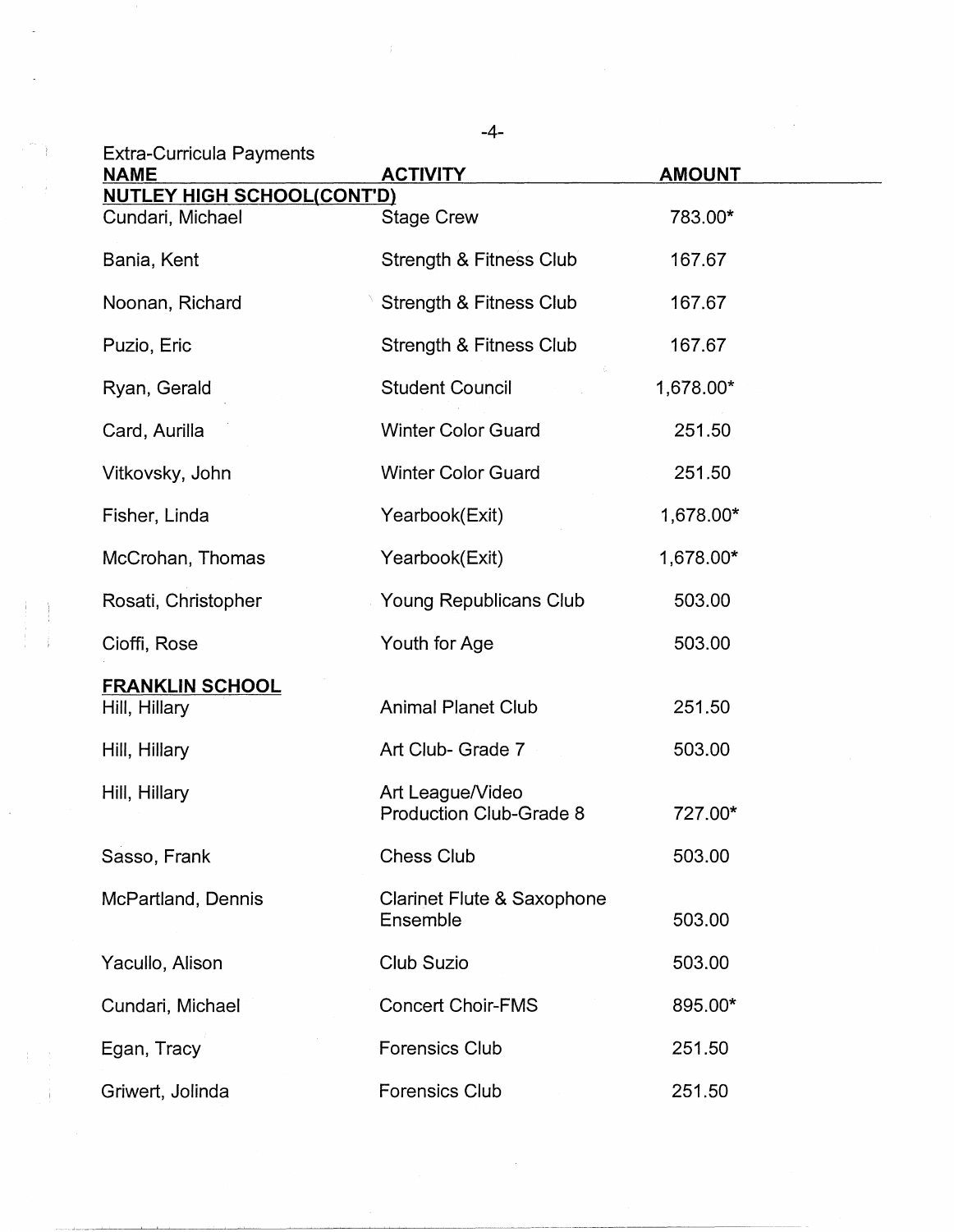|                                                 | $-5-$                                                              |               |
|-------------------------------------------------|--------------------------------------------------------------------|---------------|
| <b>Extra-Curricula Payments</b><br><b>NAME</b>  | <b>ACTIVITY</b>                                                    | <b>AMOUNT</b> |
| <b>FRANKLIN SCHOOL(CONT'D)</b><br>Hill, Hillary | FMS 4-H Club                                                       | 503.00        |
| Mc Partland, Dennis                             | F.M.S. Jazz Band                                                   | 503.00        |
| Crowe, Nicole                                   | F.M.S. Law & Justice Club                                          | 251.50        |
| Zoltowski, Veronica                             | F.M.S. Law & Justice Club                                          | 251.50        |
| Kocum, Paul                                     | <b>FMS-Let's Go to the Theatre</b>                                 | 503.00        |
| Cundari, Michael                                | F.M.S. Madrigal Singers                                            | 503.00        |
| Foglio, Nancy                                   | F.M.S. Math Club                                                   | 503.00        |
| Crowe, Nicole                                   | F.M.S. Photography Club                                            | 251.50        |
| Zoltowski, Veronica                             | F.M.S. Photography Club                                            | 251.50        |
| Crowe, Nicole                                   | F.M.S. Press                                                       | 503.00        |
| Cappello, Joseph                                | F.M.S. Ski Club                                                    | 503.00        |
| Cundari, Michael                                | F.M.S. Stage Crew                                                  | 503.00        |
| Cappello, Joseph                                | F.M.S. S.T.A.N.D. Club -<br><b>Students Taking a New Direction</b> | 503.00        |
| DeBonis, Cynthia                                | F.M.S. Student Council                                             | 895.00*       |
| Manganiello, Louis                              | F.M.S. Student Council                                             | 895.00*       |
| Kocum, Paul                                     | F.M.S. Yearbook - Grade 8                                          | 895.00*       |
| Sloan, Patricia                                 | F.M.S. Yearbook - Grade 8                                          | 895.00*       |
| Grant, Thomas                                   | Golf Club                                                          | 503.00        |
| Egan, Tracy                                     | <b>Helpful Hearts</b>                                              | 503.00        |
| Manganiello, Louis                              | <b>History Club</b>                                                | 251.50        |
| Saitta, Donna                                   | <b>History Club</b>                                                | 251.50        |

 $\sim$ 

 $\frac{1}{\sqrt{2}}$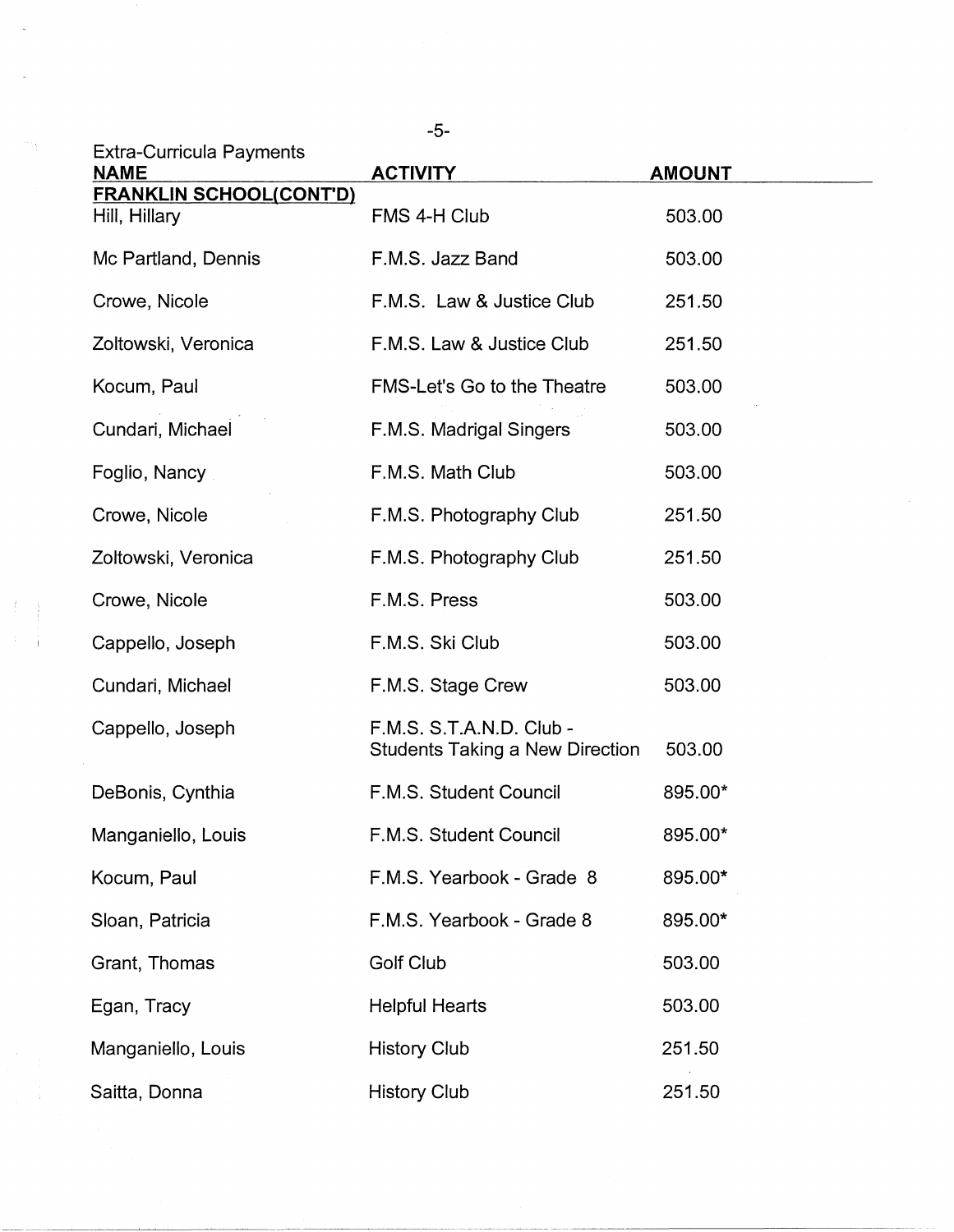| $-6-$                                                |                                   |               |
|------------------------------------------------------|-----------------------------------|---------------|
| <b>Extra-Curricula Payments</b><br><b>NAME</b>       | <b>ACTIVITY</b>                   | <b>AMOUNT</b> |
| <b>FRANKLIN SCHOOL(CONT'D)</b><br>Schiavone, MaryLou | <b>Italian Club</b>               | 503.00        |
| Bertuzzi, Joseph                                     | Meteorology & Sports Info Club    | 503.00        |
| McPartland, Dennis                                   | <b>Percussion Ensemble</b>        | 503.00        |
| Zullo, Luann                                         | Softball Club                     | 503.00        |
| Muniz-Bermo, Maria                                   | Spanish Club                      | 503.00        |
| Maniscalco, Lisa                                     | <b>Theatre Arts Club</b>          | 503.00        |
| DeFilippis, Lillian                                  | The Student Link                  | 503.00        |
| Griwert, Jolinda                                     | Trivia Club                       | 251.50        |
| Stendardi, Christina                                 | <b>Trivia Club</b>                | 251.50        |
| McPartland, Dennis                                   | <b>Wind Ensemble</b>              | 503.00        |
| <b>LINCOLN SCHOOL</b><br>Bender, Carol               | <b>Advanced Recorder Ensemble</b> | 503.00        |
| Martin, Valerie                                      | <b>Animal Club</b>                | 251.50        |
| Meyers, Florence                                     | <b>Animal Club</b>                | 251.50        |
| Pagana, Mary                                         | Art Club                          | 503.00        |
| Koribanick, Kathryn                                  | <b>Book Club</b>                  | 251.50        |
| Orsini, Noelle                                       | <b>Book Club</b>                  | 251.50        |
| Pagana, Mary                                         | <b>Creative Talents Club</b>      | 503.00        |
| Gargiulo, Thomas                                     | <b>Flag Football</b>              | 503.00        |
| Bender, Carol                                        | Lincolnaires                      | 503.00        |

----- --------

 $\label{eq:2.1} \frac{1}{\sqrt{2}}\int_{\mathbb{R}^3}\frac{1}{\sqrt{2}}\left(\frac{1}{\sqrt{2}}\right)^2\frac{1}{\sqrt{2}}\left(\frac{1}{\sqrt{2}}\right)^2\frac{1}{\sqrt{2}}\left(\frac{1}{\sqrt{2}}\right)^2\frac{1}{\sqrt{2}}\left(\frac{1}{\sqrt{2}}\right)^2.$ 

 $\int_{\mathbb{R}^n} \left| \frac{d\mu}{d\mu} \right| \, d\mu = \int_{\mathbb{R}^n} \left| \frac{d\mu}{d\mu} \right| \, d\mu = \int_{\mathbb{R}^n} \left| \frac{d\mu}{d\mu} \right| \, d\mu = \int_{\mathbb{R}^n} \left| \frac{d\mu}{d\mu} \right| \, d\mu = \int_{\mathbb{R}^n} \left| \frac{d\mu}{d\mu} \right| \, d\mu = \int_{\mathbb{R}^n} \left| \frac{d\mu}{d\mu} \right| \, d\mu = \int_{\mathbb{R}^$ 

 $\chi_{\rm c} = -1$ 

 $\sim$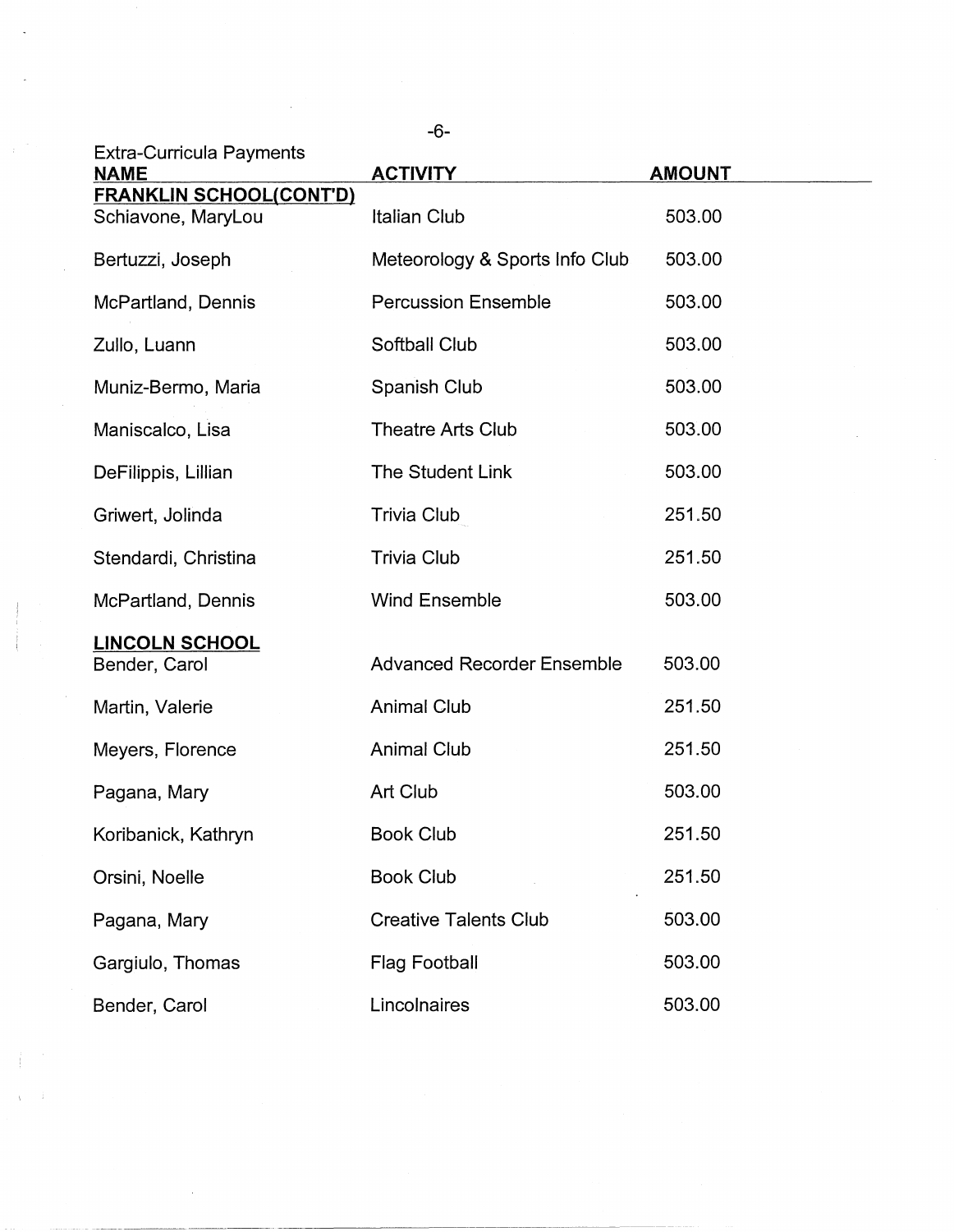| <b>Extra-Curricula Payments</b>                     |                              |               |
|-----------------------------------------------------|------------------------------|---------------|
| <b>NAME</b>                                         | <b>ACTIVITY</b>              | <b>AMOUNT</b> |
| <b>LINCOLN SCHOOL (CONT'D)</b><br>Algieri, Kimberly | Old World Crafts             | 503.00        |
| Griffin, Patricia                                   | Service Club-Feed the Hungry | 503.00        |
| Ferriol, Kenneth                                    | <b>Sixth Grade Patrols</b>   | 503.00*       |
| Sorrentino, Lynn                                    | <b>Student Council</b>       | 503.00        |
| Contreras, Dolores                                  | Trivia Club                  | 503.00        |
| <b>RADCLIFFE SCHOOL</b><br>Kahn, Gail               | <b>Animal Kindness Club</b>  | 503.00        |
| Strumolo, Maria                                     | <b>Battle of the Books</b>   | 503.00        |
| Pace, Michael                                       | <b>Chess Club</b>            | 503.00        |
| Klem, Rachel                                        | Chorale                      | 503.00        |
| Cullari, Carla                                      | From the Inside Out          | 251.50        |
| Moscaritola, Holly                                  | From the Inside Out          | 251.50        |
| Osetto, Danine                                      | <b>Homework Helpers</b>      | 251.50        |
| Pavlecka, Erika                                     | <b>Homework Helpers</b>      | 251.50        |
| Cullari, Carla                                      | <b>Human Relations Club</b>  | 251.50        |
| Moscaritola, Holly                                  | <b>Human Relations Club</b>  | 251.50        |
| Szura, Nancy                                        | Law Fair Club                | 503.00        |
| Gennace, Alicia                                     | Peer Mediators               | 503.00        |
| Kahn, Gail                                          | Peer Tutoring                | 251.50        |
| Szura, Nancy                                        | Peer Tutoring                | 251.50        |

 $\mathcal{L}^{\text{max}}_{\text{max}}$ 

-7-

 $\hat{\mathcal{E}}$ 

 $\bar{\beta}$ 

 $\Gamma$  ,  $\Gamma$ 

 $\frac{1}{4} \leq \frac{1}{2}$  .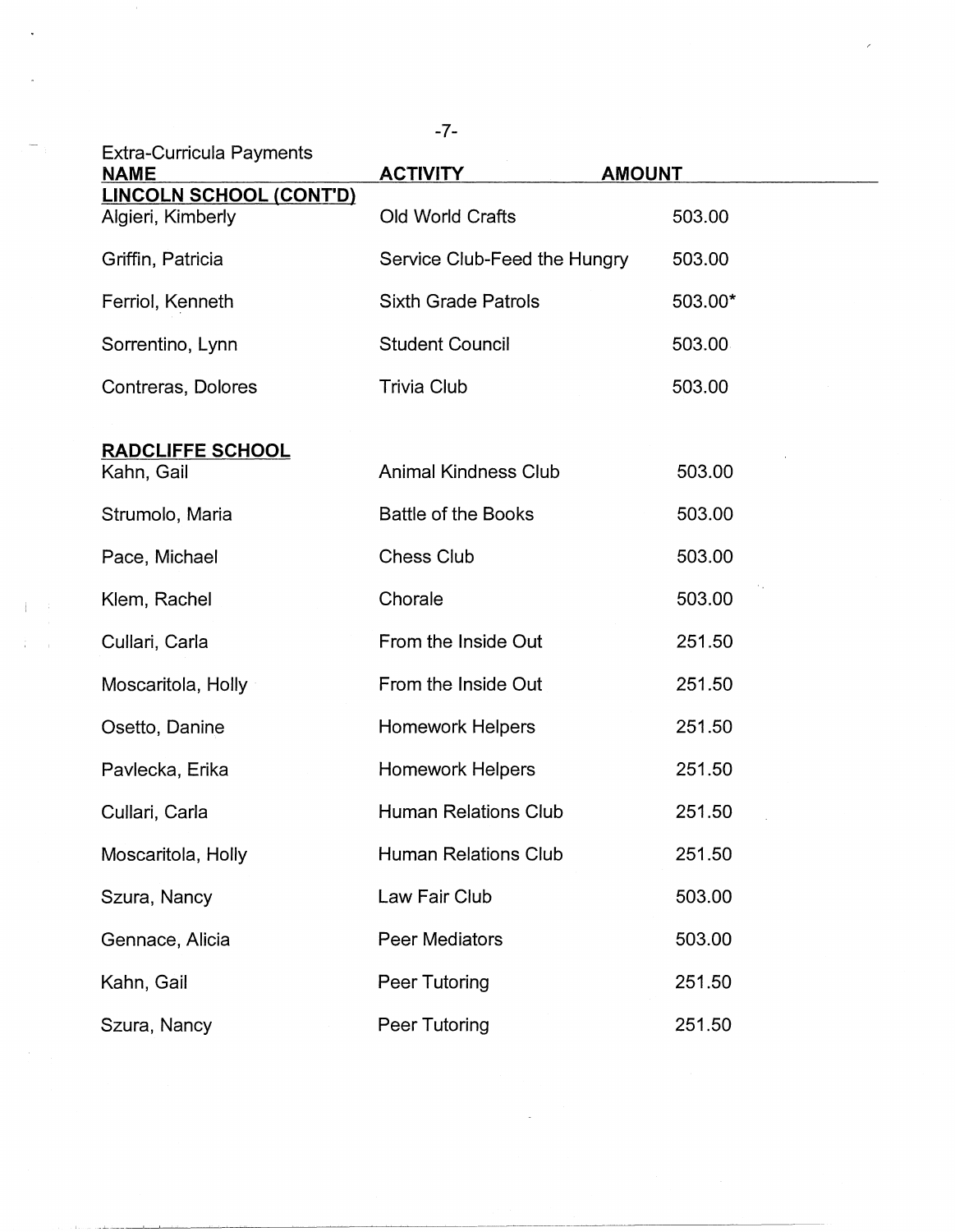|                                                     | -8-                                  |               |
|-----------------------------------------------------|--------------------------------------|---------------|
| <b>Extra-Curricula Payments</b><br><b>NAME</b>      | <b>ACTIVITY</b>                      | <b>AMOUNT</b> |
| <b>RADCLIFFE SCHOOL (CONT'D)</b><br>Klem, Rachel    | <b>Recorders Club</b>                | 503.00        |
| Szura, Nancy                                        | Safety/Classroom Patrols             | 503.00*       |
| Napoli, Ellen                                       | <b>School Spirit Club</b>            | 503.00        |
| Gambaro, Jainine                                    | <b>Student Council</b>               | 503.00        |
| Moscaritola, Linda                                  | <b>Wildlife Club</b>                 | 503.00        |
| <b>SPRING GARDEN SCHOOL</b><br>Siculietano, Phillip | <b>Bowling Club</b>                  | 503.00        |
| Struble, Pamela                                     | Chorale                              | 503.00        |
| Holly, Sheryl Lynn                                  | Co-operative Game Club               | 503.00        |
| Walk, Louise                                        | Drama Club                           | 503.00        |
| Baris, Noreen                                       | <b>Garden Club</b>                   | 503.00        |
| Rizzuto, Rosann                                     | <b>Italian Club</b>                  | 503.00        |
| Falco, Nancy                                        | Jeopardy Club                        | 503.00        |
| Frannicola, Antoinette                              | Journalism Club                      | 503.00        |
| Walk, Louise                                        | <b>Library Club</b>                  | 503.00        |
| Holland, Doreen                                     | Military Mail Club                   | 503.00        |
| Siculietano, Phillip                                | <b>Outside Environmental Studies</b> | 503.00        |
| Menza, Claire                                       | <b>Peer Mediation</b>                | 251.50        |
| Thunell, Nancy                                      | <b>Peer Mediation</b>                | 251.50        |
| Cassie, Lori Ann                                    | <b>Safety Patrols</b>                | 503.00*       |
| Ryder, Sally Ann                                    | <b>Student Council</b>               | 503.00        |

 $\hat{\boldsymbol{\theta}}$ 

 $\mathcal{A}$ 

 $\mathbb{R}^2$ 

 $\int_0^{\frac{1}{2}} \frac{1}{\sqrt{2}}$ 

 $\begin{array}{c} \begin{array}{c} \text{1}\\ \text{2}\\ \text{3}\\ \text{4}\\ \text{5}\\ \end{array} \end{array}$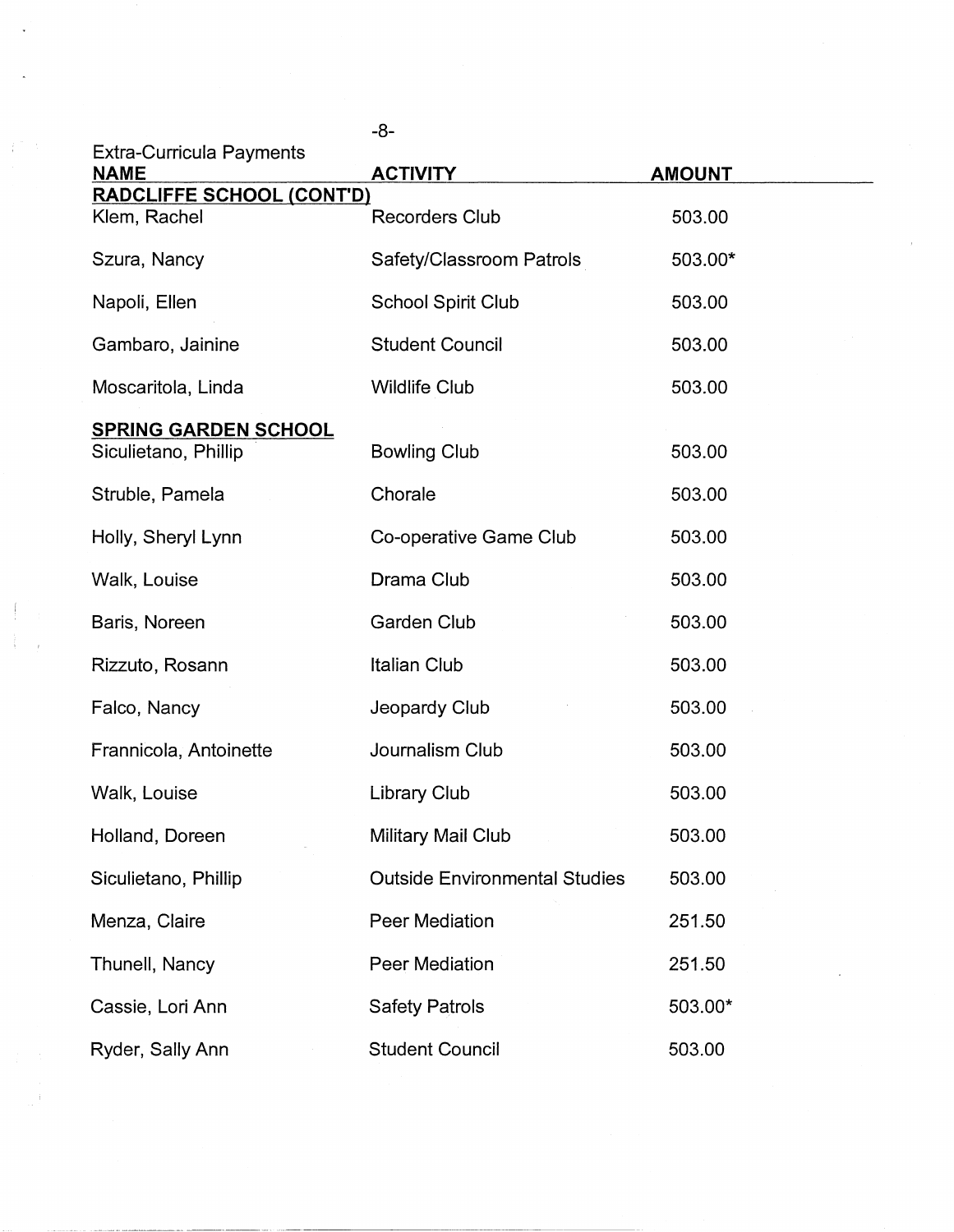|                                                                               | $-9-$                             |         |
|-------------------------------------------------------------------------------|-----------------------------------|---------|
| <b>Extra-Curricula Payments</b><br><b>WASHINGTON SCHOOL</b><br>Laudadio, Anne | Art Club                          | 503.00  |
| Bimbi, Kathleen                                                               | Chimettes                         | 503.00  |
| Tibaldo, Joanne                                                               | <b>Critical Thinking</b>          | 503.00  |
| Bocchino, Dara                                                                | Dance Club                        | 503.00  |
| Andreula, Jeannette                                                           | "Fiesta Fever" Spanish Club       | 503.00  |
| Roberts, Moira                                                                | <b>Gardening Club</b>             | 251.50  |
| Tirri, Stephanie                                                              | <b>Gardening Club</b>             | 251.50  |
| DeLorenzo, Lenore                                                             | <b>Group Dynamics</b>             | 251.50  |
| Puzio, Kristen                                                                | <b>Group Dynamics</b>             | 251.50  |
| Rossi, Lisa                                                                   | Jeopardy Club                     | 503.00  |
| Roberts, Moira                                                                | Knitting Club                     | 503.00  |
| Nardiello, Arlene                                                             | Math Wizards                      | 503.00  |
| Isabella, Patricia                                                            | <b>Safety Patrols</b>             | 251.50* |
| Smyth, Kevin                                                                  | <b>Safety Patrols</b>             | 251.50* |
| Isabella, Patricia                                                            | <b>Student Council</b>            | 503.00  |
| Rossi, Lisa                                                                   | Writer's Workshop                 | 503.00  |
| YANTACAW SCHOOL<br>Goldberg, Dawn                                             | Art Club                          | 503.00  |
| Carollo, Annemarie                                                            | Bell Choir -6 <sup>th</sup> Grade | 503.00  |
| Daly, Rachel                                                                  | <b>Brainteaser Club</b>           | 251.50  |
| Sciarrillo, Lesley                                                            | <b>Brainteaser Club</b>           | 251.50  |
| McKenzie, Marcy                                                               | <b>Broadcast Club</b>             | 503.00  |

 $\begin{array}{c} 1 \\ 1 \\ 2 \end{array}$